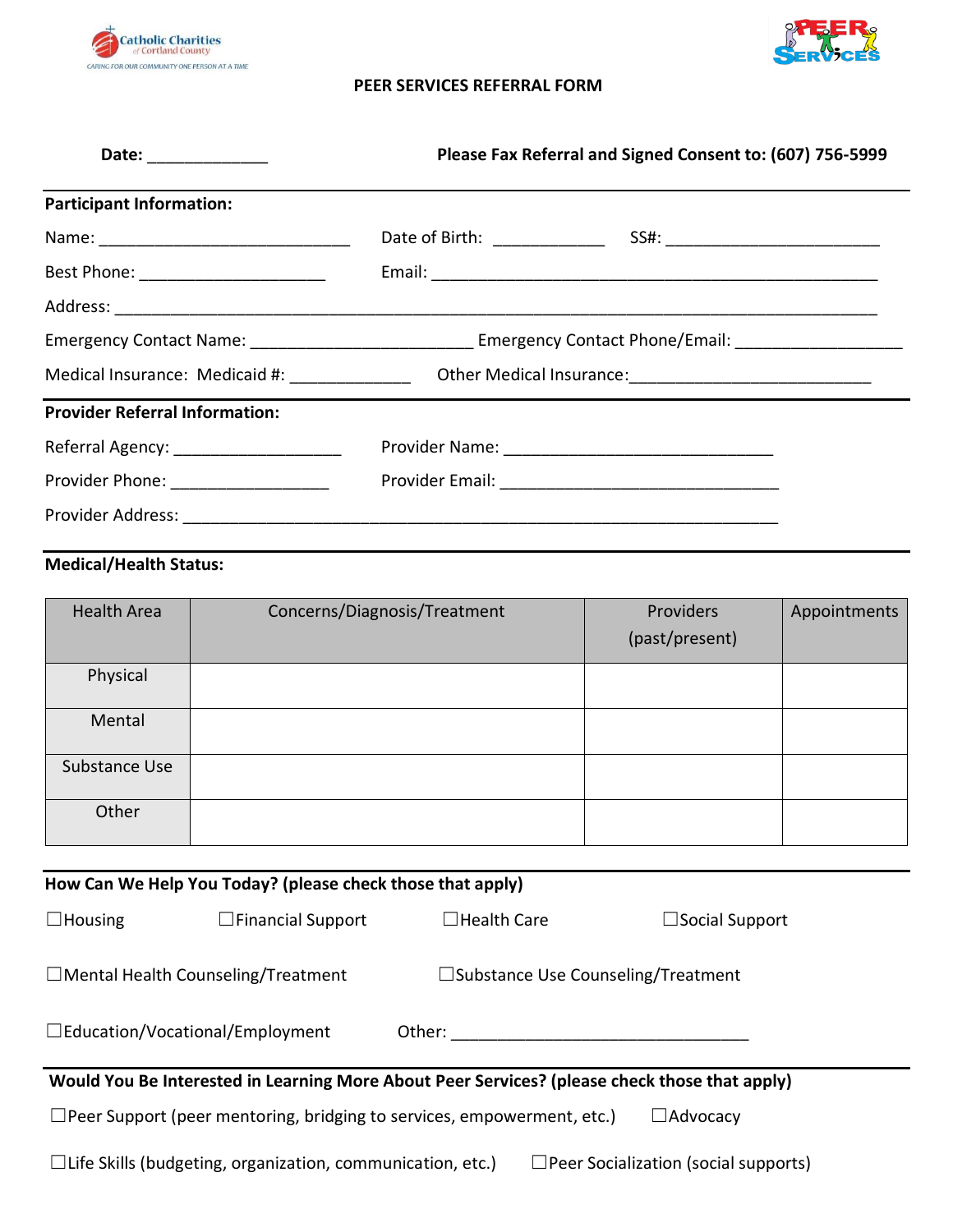Participant Name: \_\_\_\_\_\_\_\_\_\_\_\_\_\_\_\_\_\_\_\_ Date: \_\_\_\_\_\_\_\_\_\_\_\_\_\_\_\_\_\_\_\_\_

| Tell us More About Yourself (please fill in all areas that apply)                                              |                                        |                       |                           |
|----------------------------------------------------------------------------------------------------------------|----------------------------------------|-----------------------|---------------------------|
| <b>Financial:</b>                                                                                              |                                        |                       |                           |
| Have you Been to DSS? □ Yes □ No If yes, County Caseworker Name: ________________                              |                                        |                       |                           |
| Public Assistance: □TANF                                                                                       | $\Box$ SNAP                            | $\Box$ HEAP           |                           |
|                                                                                                                |                                        |                       |                           |
| <b>Education/Employment:</b>                                                                                   |                                        |                       |                           |
| Education: □HS Diploma/GED                                                                                     | $\Box$ College $\Box$ Vocational       |                       |                           |
| Employment Status: $\square$ Employed                                                                          | $\Box$ Unemployed $\Box$ Self-employed |                       |                           |
| <b>Current Living Needs:</b>                                                                                   |                                        |                       |                           |
| Are You Homeless _______ Do You Have a DSS Housing Voucher? ______ Where are You Housed? ___________           |                                        |                       |                           |
| $\Box$ Live Alone                                                                                              | $\Box$ Lives with Family or Friends    |                       |                           |
|                                                                                                                |                                        |                       |                           |
| <b>Family/Social/Community Supports:</b>                                                                       |                                        |                       |                           |
| Family or Friends _____________________Counseling/Treatment ____________________ Agency Services _____________ |                                        |                       |                           |
|                                                                                                                |                                        |                       |                           |
| Do You Have Any Concerns or at Risk? (Please check all that apply)                                             |                                        |                       |                           |
| □Suicide Attempts/Ideation                                                                                     | $\square$ Self Injury/Harm/Neglect     |                       |                           |
| $\Box$ Isolation                                                                                               | $\Box$ Drug/alcohol misuse             |                       |                           |
| Harm from others: $\Box$ Physical                                                                              | $\Box$ Emotional                       | $\Box$ Financial      | $\square$ Sexual          |
| Violence Towards Others: $\Box$ Physical                                                                       | $\Box$ Sexual                          | $\Box$ Family/friends | $\square$ Public/Property |

**Please fax referrals with signed release of information**

**Attention to: Julie Partigianoni and Kathy Carstens**

**at (607) 756-5999**

**or secure email to Peer Services Program**

**[jpartigianoni@ccocc.org](mailto:jpartigianoni@ccocc.org)**

**For questions you may call (607) 423-7472**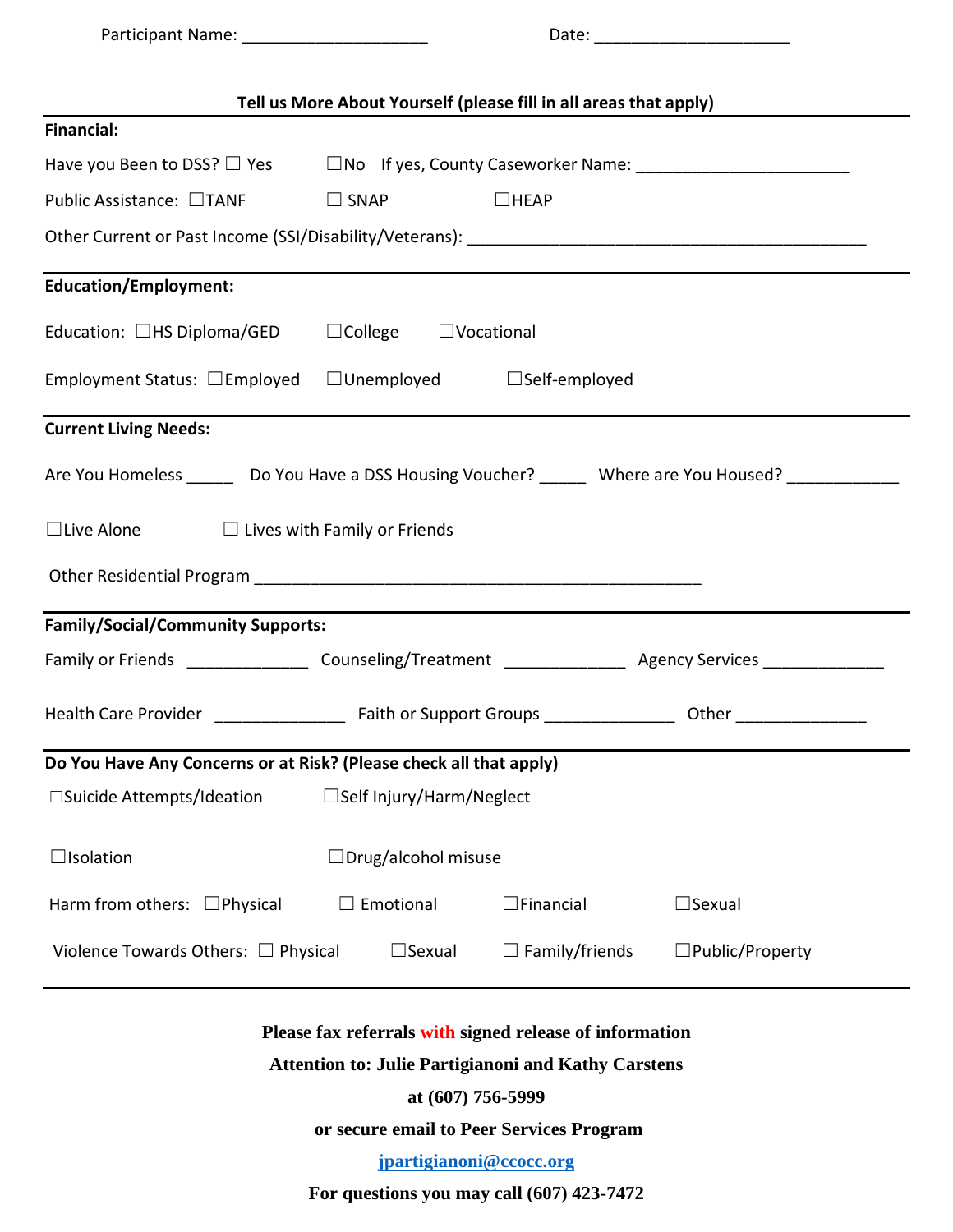| Client's Name (Last, First, M.I.)<br>Medicaid CIN:<br><b>Catholic Charities</b><br>of Cortland County<br>Program Name: Peer Services<br>CARING FOR OUR COMMUNITY ONE PERSON AT A TIME<br>Facility Name: Catholic Charities of Cortland County<br><b>AUTHORIZATION FOR</b><br><b>RELEASE OF INFORMATION</b><br>This authorization must be completed by the client or his/her personal representative to use/disclose protected health information (for other<br>than treatment, payment, or health care operations purposes), in accordance with State and Federal laws and regulations. A separate<br>authorization is required to use or disclose confidential HIV related information.<br><b>PART 1: Authorization to Release Information</b><br>Description of Information to be Used/Disclosed:<br>$\Box$ Contact Information<br>□ Current Medications<br>□ Current Services<br>□ Daily Living Skills<br>$\Box$ Diagnosis<br>□ Functional Abilities<br>□ Mental Health Status<br>$\Box$ Education<br>$\Box$ Entitlements<br>□ Emergency Contact Info.<br>$\square$ : $\_\_$<br>Info can be disclosed:<br>$\boxtimes$ Verbal<br>$\boxtimes$ Written<br><b>Purpose or Need for Information:</b><br>1. This information is being requested:<br>$\square$ by the individual or his/her personal representative; or<br>$\Box$ Other (please describe)<br><b>Catholic Charities of Cortland County</b><br>2. The purpose of the disclosure is (please describe)<br>$\Box$ Assessment<br>$\Box$ Bill Insurance<br>□ Emergency Contact<br>□ Emergency Services<br>$\Box$ Establish Entitlements<br>$\Box$ Housing<br>□ Skill Development<br>$\Box$ Establish Services<br>□ Treatment Coordination<br>Exchange of Information between the parties below<br>(Include: Name, Address, Title of person/Organization/Facility/Program)<br><b>Organization Name:</b><br><b>Catholic Charities of Cortland County</b><br><b>Peer Services Program</b><br>Address:<br>33-35 Central Avenue<br>Cortland, New York 13045<br>Phone:<br>Phone: (607) 756-5992<br>Fax: (607) 756-5999<br>Fax:<br>A. I hereby permit the use or disclosure of the above information to the Person/Organization/Facility/Program(s) identified<br>above. I understand that:<br>1. Only this information may be used and/or disclosed as a result of this authorization.<br>This information is confidential and cannot legally be disclosed without my permission.<br>2.<br>If this information is disclosed to someone who is not required to comply with federal privacy protection regulations, then it<br>3.<br>may be re-disclosed and would no longer be protected.<br>4. I have the right to revoke (take back) this authorization at any time. My revocation must be in writing on the form provided<br>to me by Catholic Charities shown below. I am aware that my revocation will not be effective if the persons I have<br>authorized to use and/or disclose my protected health information have already taken action because of my earlier<br>authorization.<br>5. I do not have to sign this authorization and that my refusal to sign will not affect my abilities to obtain services from the<br>Catholic Charities of Cortland County, nor will it affect my eligibility for benefits.<br>I have a right to inspect and copy my own protected health information to be used and/or disclosed (in accordance with the<br>6.<br>requirements of the federal privacy protection regulations found under 45 CFR §164.524). |  |  |  |  |
|------------------------------------------------------------------------------------------------------------------------------------------------------------------------------------------------------------------------------------------------------------------------------------------------------------------------------------------------------------------------------------------------------------------------------------------------------------------------------------------------------------------------------------------------------------------------------------------------------------------------------------------------------------------------------------------------------------------------------------------------------------------------------------------------------------------------------------------------------------------------------------------------------------------------------------------------------------------------------------------------------------------------------------------------------------------------------------------------------------------------------------------------------------------------------------------------------------------------------------------------------------------------------------------------------------------------------------------------------------------------------------------------------------------------------------------------------------------------------------------------------------------------------------------------------------------------------------------------------------------------------------------------------------------------------------------------------------------------------------------------------------------------------------------------------------------------------------------------------------------------------------------------------------------------------------------------------------------------------------------------------------------------------------------------------------------------------------------------------------------------------------------------------------------------------------------------------------------------------------------------------------------------------------------------------------------------------------------------------------------------------------------------------------------------------------------------------------------------------------------------------------------------------------------------------------------------------------------------------------------------------------------------------------------------------------------------------------------------------------------------------------------------------------------------------------------------------------------------------------------------------------------------------------------------------------------------------------------------------------------------------------------------------------------------------------------------------------------------------------------------------------------------------------------------------------------------------------------------------------------------------------------------------------------------------------------------------------------------------------------------------------------------------------------------------------------------------------------------------------------------------|--|--|--|--|
|                                                                                                                                                                                                                                                                                                                                                                                                                                                                                                                                                                                                                                                                                                                                                                                                                                                                                                                                                                                                                                                                                                                                                                                                                                                                                                                                                                                                                                                                                                                                                                                                                                                                                                                                                                                                                                                                                                                                                                                                                                                                                                                                                                                                                                                                                                                                                                                                                                                                                                                                                                                                                                                                                                                                                                                                                                                                                                                                                                                                                                                                                                                                                                                                                                                                                                                                                                                                                                                                                                      |  |  |  |  |
|                                                                                                                                                                                                                                                                                                                                                                                                                                                                                                                                                                                                                                                                                                                                                                                                                                                                                                                                                                                                                                                                                                                                                                                                                                                                                                                                                                                                                                                                                                                                                                                                                                                                                                                                                                                                                                                                                                                                                                                                                                                                                                                                                                                                                                                                                                                                                                                                                                                                                                                                                                                                                                                                                                                                                                                                                                                                                                                                                                                                                                                                                                                                                                                                                                                                                                                                                                                                                                                                                                      |  |  |  |  |
|                                                                                                                                                                                                                                                                                                                                                                                                                                                                                                                                                                                                                                                                                                                                                                                                                                                                                                                                                                                                                                                                                                                                                                                                                                                                                                                                                                                                                                                                                                                                                                                                                                                                                                                                                                                                                                                                                                                                                                                                                                                                                                                                                                                                                                                                                                                                                                                                                                                                                                                                                                                                                                                                                                                                                                                                                                                                                                                                                                                                                                                                                                                                                                                                                                                                                                                                                                                                                                                                                                      |  |  |  |  |
|                                                                                                                                                                                                                                                                                                                                                                                                                                                                                                                                                                                                                                                                                                                                                                                                                                                                                                                                                                                                                                                                                                                                                                                                                                                                                                                                                                                                                                                                                                                                                                                                                                                                                                                                                                                                                                                                                                                                                                                                                                                                                                                                                                                                                                                                                                                                                                                                                                                                                                                                                                                                                                                                                                                                                                                                                                                                                                                                                                                                                                                                                                                                                                                                                                                                                                                                                                                                                                                                                                      |  |  |  |  |
|                                                                                                                                                                                                                                                                                                                                                                                                                                                                                                                                                                                                                                                                                                                                                                                                                                                                                                                                                                                                                                                                                                                                                                                                                                                                                                                                                                                                                                                                                                                                                                                                                                                                                                                                                                                                                                                                                                                                                                                                                                                                                                                                                                                                                                                                                                                                                                                                                                                                                                                                                                                                                                                                                                                                                                                                                                                                                                                                                                                                                                                                                                                                                                                                                                                                                                                                                                                                                                                                                                      |  |  |  |  |
|                                                                                                                                                                                                                                                                                                                                                                                                                                                                                                                                                                                                                                                                                                                                                                                                                                                                                                                                                                                                                                                                                                                                                                                                                                                                                                                                                                                                                                                                                                                                                                                                                                                                                                                                                                                                                                                                                                                                                                                                                                                                                                                                                                                                                                                                                                                                                                                                                                                                                                                                                                                                                                                                                                                                                                                                                                                                                                                                                                                                                                                                                                                                                                                                                                                                                                                                                                                                                                                                                                      |  |  |  |  |
|                                                                                                                                                                                                                                                                                                                                                                                                                                                                                                                                                                                                                                                                                                                                                                                                                                                                                                                                                                                                                                                                                                                                                                                                                                                                                                                                                                                                                                                                                                                                                                                                                                                                                                                                                                                                                                                                                                                                                                                                                                                                                                                                                                                                                                                                                                                                                                                                                                                                                                                                                                                                                                                                                                                                                                                                                                                                                                                                                                                                                                                                                                                                                                                                                                                                                                                                                                                                                                                                                                      |  |  |  |  |
|                                                                                                                                                                                                                                                                                                                                                                                                                                                                                                                                                                                                                                                                                                                                                                                                                                                                                                                                                                                                                                                                                                                                                                                                                                                                                                                                                                                                                                                                                                                                                                                                                                                                                                                                                                                                                                                                                                                                                                                                                                                                                                                                                                                                                                                                                                                                                                                                                                                                                                                                                                                                                                                                                                                                                                                                                                                                                                                                                                                                                                                                                                                                                                                                                                                                                                                                                                                                                                                                                                      |  |  |  |  |
|                                                                                                                                                                                                                                                                                                                                                                                                                                                                                                                                                                                                                                                                                                                                                                                                                                                                                                                                                                                                                                                                                                                                                                                                                                                                                                                                                                                                                                                                                                                                                                                                                                                                                                                                                                                                                                                                                                                                                                                                                                                                                                                                                                                                                                                                                                                                                                                                                                                                                                                                                                                                                                                                                                                                                                                                                                                                                                                                                                                                                                                                                                                                                                                                                                                                                                                                                                                                                                                                                                      |  |  |  |  |
|                                                                                                                                                                                                                                                                                                                                                                                                                                                                                                                                                                                                                                                                                                                                                                                                                                                                                                                                                                                                                                                                                                                                                                                                                                                                                                                                                                                                                                                                                                                                                                                                                                                                                                                                                                                                                                                                                                                                                                                                                                                                                                                                                                                                                                                                                                                                                                                                                                                                                                                                                                                                                                                                                                                                                                                                                                                                                                                                                                                                                                                                                                                                                                                                                                                                                                                                                                                                                                                                                                      |  |  |  |  |
|                                                                                                                                                                                                                                                                                                                                                                                                                                                                                                                                                                                                                                                                                                                                                                                                                                                                                                                                                                                                                                                                                                                                                                                                                                                                                                                                                                                                                                                                                                                                                                                                                                                                                                                                                                                                                                                                                                                                                                                                                                                                                                                                                                                                                                                                                                                                                                                                                                                                                                                                                                                                                                                                                                                                                                                                                                                                                                                                                                                                                                                                                                                                                                                                                                                                                                                                                                                                                                                                                                      |  |  |  |  |
|                                                                                                                                                                                                                                                                                                                                                                                                                                                                                                                                                                                                                                                                                                                                                                                                                                                                                                                                                                                                                                                                                                                                                                                                                                                                                                                                                                                                                                                                                                                                                                                                                                                                                                                                                                                                                                                                                                                                                                                                                                                                                                                                                                                                                                                                                                                                                                                                                                                                                                                                                                                                                                                                                                                                                                                                                                                                                                                                                                                                                                                                                                                                                                                                                                                                                                                                                                                                                                                                                                      |  |  |  |  |
|                                                                                                                                                                                                                                                                                                                                                                                                                                                                                                                                                                                                                                                                                                                                                                                                                                                                                                                                                                                                                                                                                                                                                                                                                                                                                                                                                                                                                                                                                                                                                                                                                                                                                                                                                                                                                                                                                                                                                                                                                                                                                                                                                                                                                                                                                                                                                                                                                                                                                                                                                                                                                                                                                                                                                                                                                                                                                                                                                                                                                                                                                                                                                                                                                                                                                                                                                                                                                                                                                                      |  |  |  |  |
|                                                                                                                                                                                                                                                                                                                                                                                                                                                                                                                                                                                                                                                                                                                                                                                                                                                                                                                                                                                                                                                                                                                                                                                                                                                                                                                                                                                                                                                                                                                                                                                                                                                                                                                                                                                                                                                                                                                                                                                                                                                                                                                                                                                                                                                                                                                                                                                                                                                                                                                                                                                                                                                                                                                                                                                                                                                                                                                                                                                                                                                                                                                                                                                                                                                                                                                                                                                                                                                                                                      |  |  |  |  |
|                                                                                                                                                                                                                                                                                                                                                                                                                                                                                                                                                                                                                                                                                                                                                                                                                                                                                                                                                                                                                                                                                                                                                                                                                                                                                                                                                                                                                                                                                                                                                                                                                                                                                                                                                                                                                                                                                                                                                                                                                                                                                                                                                                                                                                                                                                                                                                                                                                                                                                                                                                                                                                                                                                                                                                                                                                                                                                                                                                                                                                                                                                                                                                                                                                                                                                                                                                                                                                                                                                      |  |  |  |  |
|                                                                                                                                                                                                                                                                                                                                                                                                                                                                                                                                                                                                                                                                                                                                                                                                                                                                                                                                                                                                                                                                                                                                                                                                                                                                                                                                                                                                                                                                                                                                                                                                                                                                                                                                                                                                                                                                                                                                                                                                                                                                                                                                                                                                                                                                                                                                                                                                                                                                                                                                                                                                                                                                                                                                                                                                                                                                                                                                                                                                                                                                                                                                                                                                                                                                                                                                                                                                                                                                                                      |  |  |  |  |
|                                                                                                                                                                                                                                                                                                                                                                                                                                                                                                                                                                                                                                                                                                                                                                                                                                                                                                                                                                                                                                                                                                                                                                                                                                                                                                                                                                                                                                                                                                                                                                                                                                                                                                                                                                                                                                                                                                                                                                                                                                                                                                                                                                                                                                                                                                                                                                                                                                                                                                                                                                                                                                                                                                                                                                                                                                                                                                                                                                                                                                                                                                                                                                                                                                                                                                                                                                                                                                                                                                      |  |  |  |  |
|                                                                                                                                                                                                                                                                                                                                                                                                                                                                                                                                                                                                                                                                                                                                                                                                                                                                                                                                                                                                                                                                                                                                                                                                                                                                                                                                                                                                                                                                                                                                                                                                                                                                                                                                                                                                                                                                                                                                                                                                                                                                                                                                                                                                                                                                                                                                                                                                                                                                                                                                                                                                                                                                                                                                                                                                                                                                                                                                                                                                                                                                                                                                                                                                                                                                                                                                                                                                                                                                                                      |  |  |  |  |
|                                                                                                                                                                                                                                                                                                                                                                                                                                                                                                                                                                                                                                                                                                                                                                                                                                                                                                                                                                                                                                                                                                                                                                                                                                                                                                                                                                                                                                                                                                                                                                                                                                                                                                                                                                                                                                                                                                                                                                                                                                                                                                                                                                                                                                                                                                                                                                                                                                                                                                                                                                                                                                                                                                                                                                                                                                                                                                                                                                                                                                                                                                                                                                                                                                                                                                                                                                                                                                                                                                      |  |  |  |  |
|                                                                                                                                                                                                                                                                                                                                                                                                                                                                                                                                                                                                                                                                                                                                                                                                                                                                                                                                                                                                                                                                                                                                                                                                                                                                                                                                                                                                                                                                                                                                                                                                                                                                                                                                                                                                                                                                                                                                                                                                                                                                                                                                                                                                                                                                                                                                                                                                                                                                                                                                                                                                                                                                                                                                                                                                                                                                                                                                                                                                                                                                                                                                                                                                                                                                                                                                                                                                                                                                                                      |  |  |  |  |
|                                                                                                                                                                                                                                                                                                                                                                                                                                                                                                                                                                                                                                                                                                                                                                                                                                                                                                                                                                                                                                                                                                                                                                                                                                                                                                                                                                                                                                                                                                                                                                                                                                                                                                                                                                                                                                                                                                                                                                                                                                                                                                                                                                                                                                                                                                                                                                                                                                                                                                                                                                                                                                                                                                                                                                                                                                                                                                                                                                                                                                                                                                                                                                                                                                                                                                                                                                                                                                                                                                      |  |  |  |  |
|                                                                                                                                                                                                                                                                                                                                                                                                                                                                                                                                                                                                                                                                                                                                                                                                                                                                                                                                                                                                                                                                                                                                                                                                                                                                                                                                                                                                                                                                                                                                                                                                                                                                                                                                                                                                                                                                                                                                                                                                                                                                                                                                                                                                                                                                                                                                                                                                                                                                                                                                                                                                                                                                                                                                                                                                                                                                                                                                                                                                                                                                                                                                                                                                                                                                                                                                                                                                                                                                                                      |  |  |  |  |
|                                                                                                                                                                                                                                                                                                                                                                                                                                                                                                                                                                                                                                                                                                                                                                                                                                                                                                                                                                                                                                                                                                                                                                                                                                                                                                                                                                                                                                                                                                                                                                                                                                                                                                                                                                                                                                                                                                                                                                                                                                                                                                                                                                                                                                                                                                                                                                                                                                                                                                                                                                                                                                                                                                                                                                                                                                                                                                                                                                                                                                                                                                                                                                                                                                                                                                                                                                                                                                                                                                      |  |  |  |  |
|                                                                                                                                                                                                                                                                                                                                                                                                                                                                                                                                                                                                                                                                                                                                                                                                                                                                                                                                                                                                                                                                                                                                                                                                                                                                                                                                                                                                                                                                                                                                                                                                                                                                                                                                                                                                                                                                                                                                                                                                                                                                                                                                                                                                                                                                                                                                                                                                                                                                                                                                                                                                                                                                                                                                                                                                                                                                                                                                                                                                                                                                                                                                                                                                                                                                                                                                                                                                                                                                                                      |  |  |  |  |